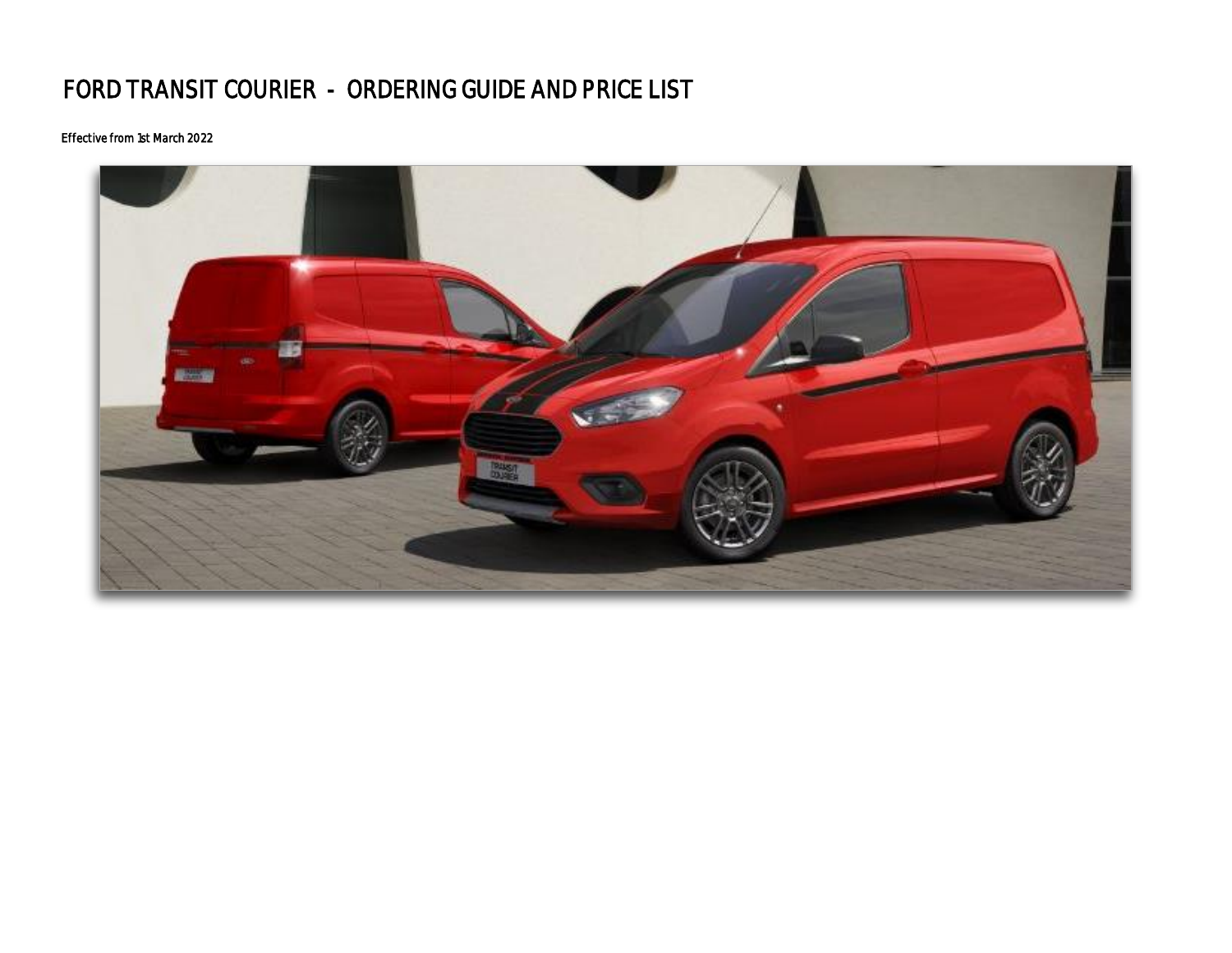### SERIES LINE UP



#### Leader Van Trend Die Einstein (1986) is de Sport andere Sport in die Sport van die Sport van die Sport van die

- 
- 
- DAB radio with Bluetooth & USB **by Case Conditioning •** Single side load door **Manual air conditioning**
- 
- 
- 
- 
- 
- Daytime lights **15" Allow Wheels** Allow Wheels Allow Wheels Allow Wheels Allow Wheels Allow Wheels Allow Wheels
- Self-coloured front & rear bumpers  $\|\cdot\|$  Auto headlamps & wipers  $\|\cdot\|$  Side load door track cover
- Manual front windows  $\qquad \qquad$
- 
- 
- Lidded glovebox
- Full size spare wheel  $\bullet$
- Fixed moulded bulkhead
- Easy Fuel fuel filler
- Hill Launch Assist, Trailer Sway Control, Roll over Mitigation
- Driver & Passenger rake & reach adjustable seats
- Auto Start-Stop



### Additional to Leader **Additional to Trend Additional to Trend Additional to Trend** Additional to Trend

- ESC with ABS, EBA, & EBD <br>● 15" wheels with full wheel covers
	-
	-
- Device Dock **Device Dock Rear parking sensors Rear parking sensors Service Dock** mirrors **notice that is a set of the steering wheel & gearknob <b>c** and a set of mirrors **of the steering wheel & gearknob c** and
- Reach & rake adjustable steering **Automake adjustable steering and allow i** Auto headlamps and wipers **Side load door track cover** Power/heated door mirrors
	- Overhead storage
- Unglazed asymetric rear doors entity and by the Power windows with driver 1-shot down | | SYNC 3 with 6" colour touch screen and | | Body coloured side moulding Power windows with driver 1-shot down
- 15" Steel wheels with centre caps  $\begin{array}{|c|c|c|}\hline \end{array}$  Priver seat with height adjust, lumbar  $\begin{array}{|c|c|c|}\hline \end{array}$  DAB Radio  $\begin{array}{|c|c|c|}\hline \end{array}$ 
	-
	-
	-
	- 12V powerpoint in loadbox
	- Locking glovebox
	- Fuel computer
	- SYNC 3 with 4" Colour screen and DAB Radio



- Body colour front bumper, and upper rear
- $\bullet$ bumper end caps
- Remote Central Double Locking Body colour door handles amd side bumper with skid plate
	-
	-
	-
- Body side mouldings **but all increases and Cruise control and Adjustable speed limiter increases in the Sports stripes** 
	-
	- 15" Alloy Wheels stitching
	-



- Body Coloured front and rear
- Black painted power heated door
- 
- 
- 
- Leather gear knob with red gaiter
- $\bullet$  Leather steering wheel with red Underseat stowage sticking and radio controls and radio controls of the sticking and radio controls
- Manual wing mirrors example the state of the state of the state of the state of the state of the state of the state of the state of the state of the state of the state of the state of the state of the state of the state
- Immobiliser **Manual Air conditioning •** Locking glovebox **1999** Locking by Locking and Locking structure and Locking and Locking structure and Locking and Locking structure and Locking structure and Locking structure a

Note: Images shown for illustrative purposes only. Body colours shown may be optional (at additional cost). See colour options page for more information.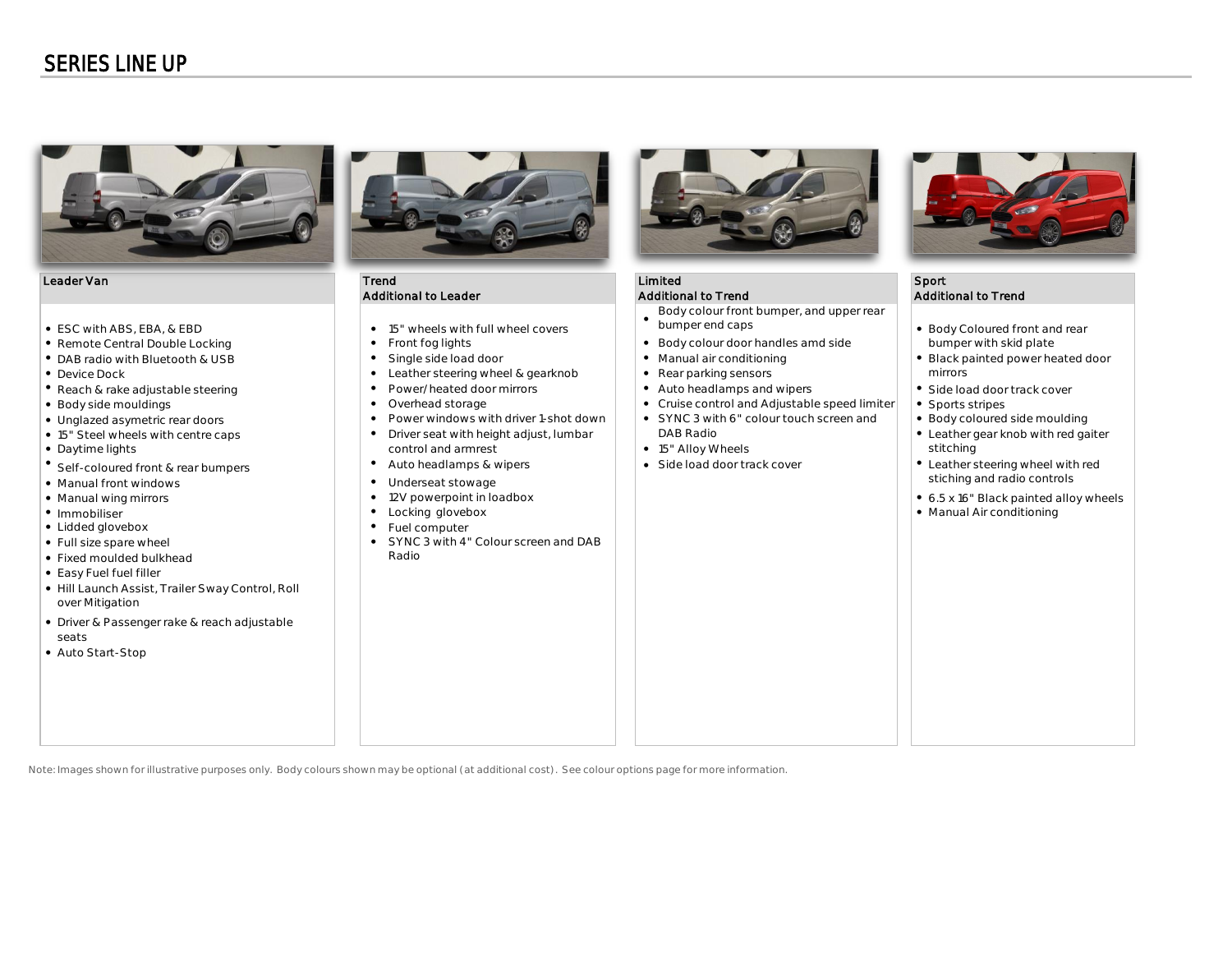### MODEL PRICES

|                | Bodystyle         | Engine                                                                       | Fuel                       | Transmission                  | <b>NRP</b>                          | GRP (Inc. VAT &VRT)                 |
|----------------|-------------------|------------------------------------------------------------------------------|----------------------------|-------------------------------|-------------------------------------|-------------------------------------|
| <b>LEADER</b>  |                   |                                                                              |                            |                               |                                     |                                     |
|                | Van<br>Van        | 1.0T EcoBoost 100PS Stg 6.2<br>1.5 TDCi 75PS Stg 6.2                         | Petrol<br>Diesel           | 6 Speed<br>6 Speed            | 15,595.00<br>16,345.00              | 19,381.85<br>20,304.35              |
| <b>TREND</b>   |                   |                                                                              |                            |                               |                                     |                                     |
|                | Van<br>Van<br>Van | 1.0T EcoBoost 100PS Stg 6.2<br>1.5 TDCi 75PS Stg 6.2<br>1.5 TDCi 100 Stg 6.2 | Petrol<br>Diesel<br>Diesel | 6 Speed<br>6 Speed<br>6 Speed | 17,070.00<br>17,820.00<br>18,320.00 | 21,196.10<br>22,118.60<br>22,733.60 |
| <b>LIMITED</b> |                   |                                                                              |                            |                               |                                     |                                     |
|                | Van               | 1.0T EcoBoost 100PS Stg 6.2                                                  | Petrol                     | 6 Speed                       | 18,420.00                           | 22,856.60                           |
|                | Van               | 1.5 TDCi 100PS Stg 6.2                                                       | Diesel                     | 6 Speed                       | 19,670.00                           | 24,394.10                           |
| <b>SPORT</b>   |                   |                                                                              |                            |                               |                                     |                                     |
|                | Van               | 1.5 TDCi 100PS Stg 6.2                                                       | Diesel                     | 6 Speed                       | 19,620.00                           | 24,332.60                           |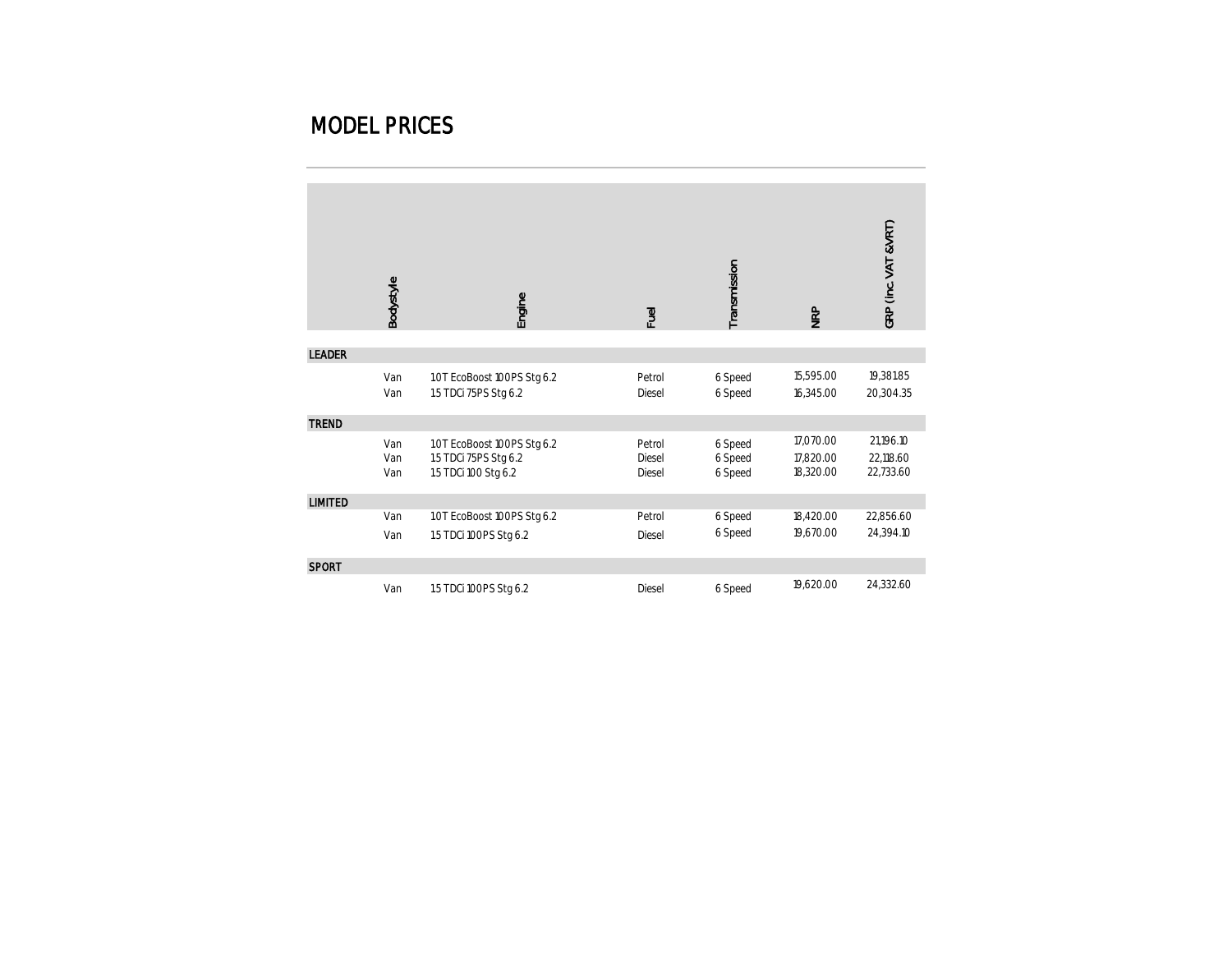|                                                                                                             |                                | Base                     | Trend                    | Limited                  | Sport                          | NRP         | GRP    |
|-------------------------------------------------------------------------------------------------------------|--------------------------------|--------------------------|--------------------------|--------------------------|--------------------------------|-------------|--------|
| <b>EXTERIOR FEATURES</b>                                                                                    | <b>WERS</b>                    |                          |                          |                          |                                |             |        |
| Glazed rear cargo doors, heated, with wash/wipe                                                             | B3HAC                          | 0 <sup>1</sup>           | 0 <sup>1</sup>           | 0 <sup>1</sup>           | 0 <sup>1</sup>                 | 162         | 199.80 |
| Liftgate rear door (glazed, heated with wash/wipe)                                                          | A6KAC                          | 0 <sup>1</sup>           | 0 <sup>1</sup>           | 0 <sup>1</sup>           | $\Omega$ <sup>1</sup>          | 211         | 259.73 |
| Front and Rear mudflaps                                                                                     |                                | $\circ$                  | $\circ$                  | $\circ$                  |                                | 65          | 79.91  |
| Side-load door, nearside - (Functional Pack 2)                                                              | A3EAB                          | $\circ$                  |                          |                          | $\overline{\phantom{a}}$<br>S. | 203         | 249.74 |
| Dual side-load doors - (Functional Pack 4)                                                                  | ABJBB                          |                          | S                        | S                        |                                | 406         | 499.47 |
|                                                                                                             | ABJBD                          | $\circ$                  | $\equiv$                 | $\overline{\phantom{m}}$ | $\overline{\phantom{a}}$       | 406         | 499.47 |
| Dual side-load doors, second side-load door (Functional Pack 4)                                             | ABJBD                          | $\overline{\phantom{a}}$ | $\circ$                  | $\circ$                  | $\circ$                        |             |        |
| <b>Black Painted Power Heated door mirrors</b>                                                              | <b>BSHBV</b>                   | $\overline{\phantom{a}}$ | $\overline{\phantom{a}}$ | $\overline{\phantom{m}}$ | <sub>S</sub>                   | 0           | 0.00   |
| Roof Rails - Bright Finish                                                                                  | <b>BLYAX</b>                   | $\circ$                  | $\circ$                  | $\circ$                  | $\overline{\phantom{m}}$       | 162         | 199.79 |
| Roof Rails - Black (Sport)                                                                                  | BLYAZ                          | $\overline{\phantom{a}}$ | $\equiv$                 | $\overline{\phantom{m}}$ | $\circ$                        | 162         | 199.79 |
| 1. Options including rear glazing, must be ordered with a glazed steel bulkhead or folding mesh bulkhead    |                                |                          |                          |                          |                                |             |        |
| <b>INTERIOR FEATURES</b>                                                                                    |                                |                          |                          |                          |                                |             |        |
| Manual Air Conditioning (also available as part of Comfort Pack Base)                                       | AC B                           | $\circ$                  | $\circ$                  | S                        | S                              | 457         | 562.13 |
| Leather Steering wheel with red stitching and radio controls, and Leather gear knob with red stitch gaiter. | <b>GTADH</b>                   | $\overline{\phantom{m}}$ | $\overline{\phantom{m}}$ | $\overline{\phantom{m}}$ | S                              | $\mathbf 0$ | 0.00   |
| Electric Supplementary heater (PTC)                                                                         | GZAAH                          | $\circ$                  | $\circ$                  | $\circ$                  | $\circ$                        | 122         | 149.84 |
| LED Loadbox light                                                                                           | <b>JCMAD</b>                   | $\circ$                  | $\circ$                  | $\circ$                  | $\circ$                        | 24          | 29.96  |
| Load Floor Cover - Rubber (also part of folding mesh bulkhead packs)                                        | <b>BDIAU</b>                   | $\circ$                  | $\circ$                  | $\circ$                  | $\circ$                        | 41          | 49.95  |
| Power Front Windows - Power one shot down on Driver side only                                               | B <sub>2</sub> CA <sub>G</sub> | $\circ$                  | S                        | $\overline{\phantom{m}}$ | S                              | 162         | 199.79 |
| Power Front Windows - Power one shot up and down Driver and Passenger                                       | B <sub>2</sub> CAF             | $\overline{\phantom{a}}$ | $\circ$                  | S                        | $\Omega$                       | 20          | 24.97  |
| Moulded full bulkhead                                                                                       | A6ABA                          | S                        | $\overline{\phantom{a}}$ | $\overline{\phantom{0}}$ | $\overline{\phantom{0}}$       | $\mathbf 0$ | 0.00   |
| Full bulkhead (included as standard on Base when a side-load door option is taken)                          | A6AAC                          | $\qquad \qquad -$        | S                        | S                        | S                              | $\mathbf 0$ | 0.00   |
| Full steel bulkhead with window (on Base only in conjunction when a side-load door option is taken)         | A6AAF                          | $\circ$                  | $\circ$                  | $\circlearrowright$      | $\circ$                        | 61          | 74.92  |
| Smokers Pack                                                                                                | J3CAB                          | $\circ$                  | $\circ$                  | $\circ$                  | $\circ$                        | 8           | 9.99   |
|                                                                                                             |                                |                          |                          |                          |                                |             |        |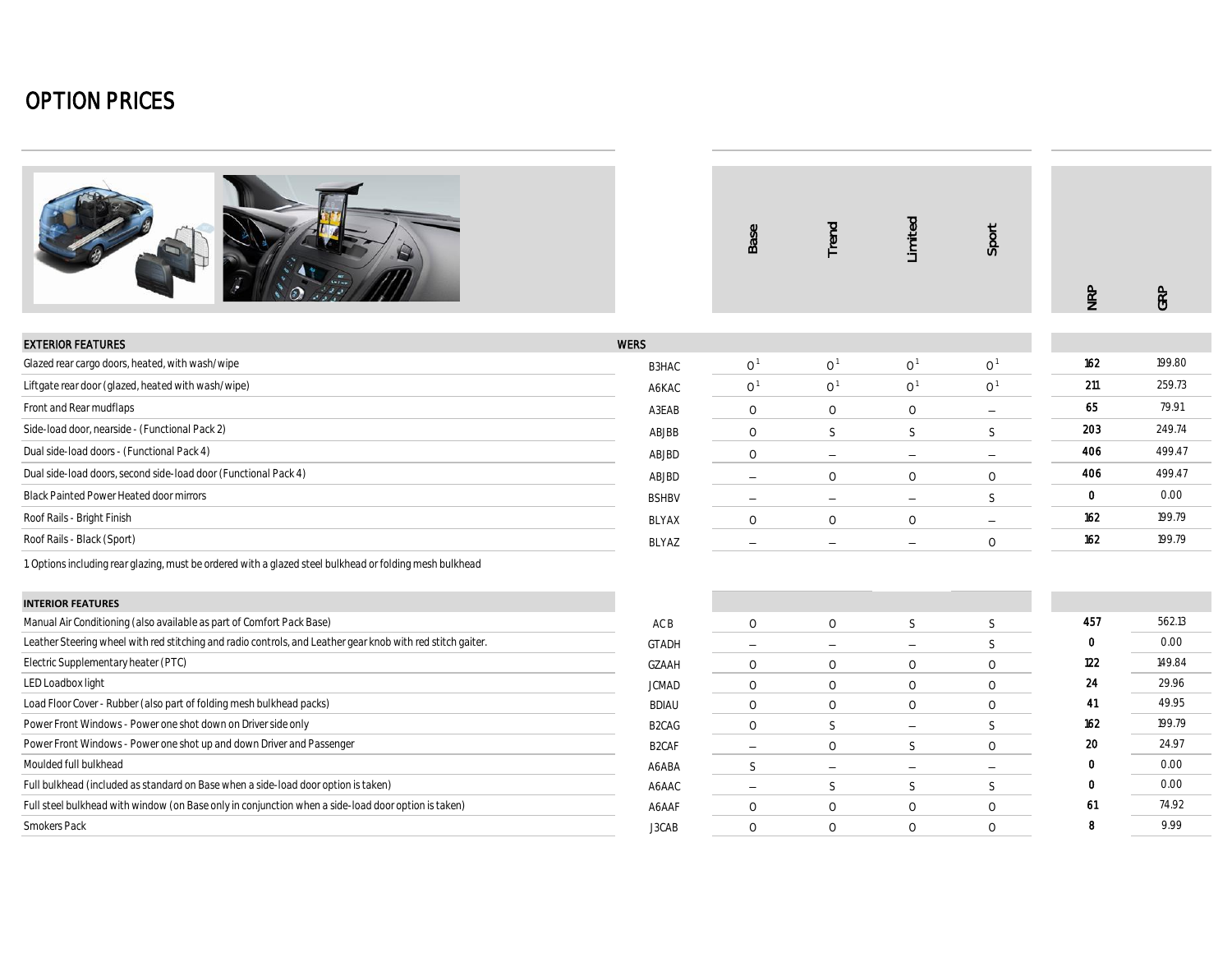|                                                                                                                                                              |              | Base                     | Trend                    | Limited             | Sport        | NRP      | GRP            |
|--------------------------------------------------------------------------------------------------------------------------------------------------------------|--------------|--------------------------|--------------------------|---------------------|--------------|----------|----------------|
| For Folding Mesh bulkhead packs, refer to Seating section                                                                                                    |              |                          |                          |                     |              |          |                |
| <b>MECHANICAL FEATURES</b>                                                                                                                                   |              |                          |                          |                     |              |          |                |
|                                                                                                                                                              | CBFAM        |                          |                          |                     |              |          |                |
| 2nd Remote Key                                                                                                                                               | DECAU        | $\circ$                  | S<br>$\circ$             | S<br>$\circ$        | S<br>$\circ$ | 0<br>162 | 0.00<br>199.79 |
| Auto Start-Stop (includes Improved Flooded Battery 60Ah)                                                                                                     |              |                          |                          |                     |              |          |                |
| <b>WHEEL AND TYRES</b>                                                                                                                                       |              |                          |                          |                     |              |          |                |
| 15" alloy wheels                                                                                                                                             | J4YAF        |                          | $\circ$                  | $\mathsf S$         | -            | 365      | 449.52         |
| 16" Alloy Wheel                                                                                                                                              |              | $\overline{\phantom{0}}$ | $\overline{\phantom{m}}$ | $\qquad \qquad -$   | $\mathsf S$  | 0        | 0.00           |
| Spare Wheel                                                                                                                                                  | D17AD        | S                        | S                        | S                   | S            | 0        | 0.00           |
| <b>SEATING</b>                                                                                                                                               |              |                          |                          |                     |              |          |                |
| Driver's seat with height adjust, lumbar adjust, arm rest and Passenger underseat drawer<br>(Seat Pack 9)                                                    | <b>BVFAK</b> | $\circ$                  | S                        | S                   | S            | 81       | 99.89          |
| Folding mesh load-through bulkhead with load floor cover and fold-flat passenger seat<br>(Seat Pack 13) (Requires Side-load door option (Functional pack 2)) | <b>BVFAP</b> | $\circ$                  |                          |                     |              | 126      | 154.83         |
| Folding mesh load-through bulkhead with load floor cover, fold-flat passenger seat and driver underseat drawer<br>(Seat Pack 6)                              | <b>BVFAG</b> |                          | $\circ$                  | $\circ$             |              | 162      | 199.79         |
| Heated Driver and Passenger seat with Driver and Passenger Side Airbags. Includes 8 Way Driver seat, 4 Way passenger seat (Seat<br>Pack 8) -                 | <b>BVFAJ</b> |                          | $\circlearrowright$      | $\circlearrowright$ | $\circ$      | 406      | 499.47         |
| Front Passenger and Driver & Passenger Side Airbags<br>(Seat Pack 30)                                                                                        | BVFA7        |                          | $\circ$                  |                     | $\circ$      | 325      | 399.58         |
|                                                                                                                                                              |              |                          |                          |                     |              |          |                |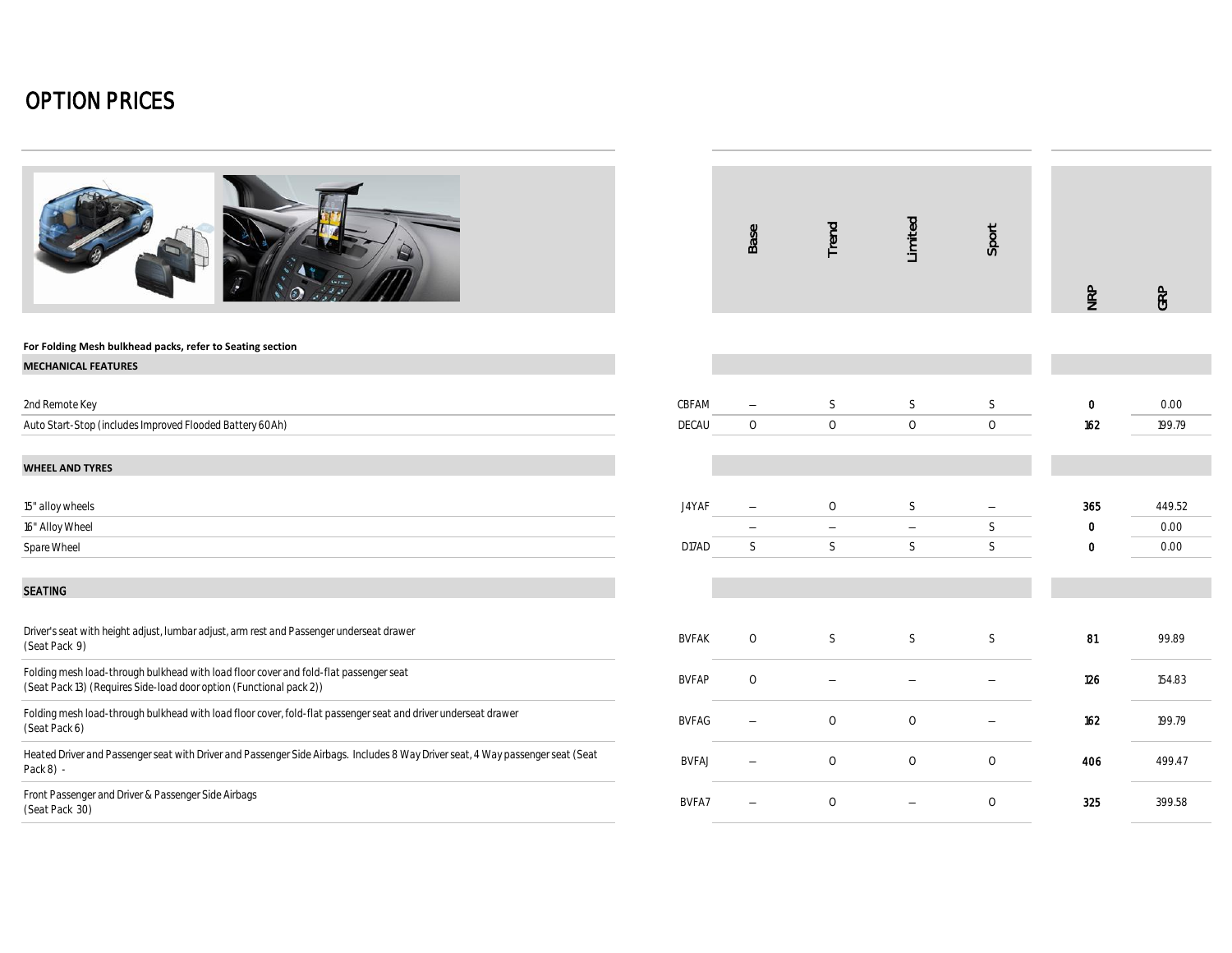

#### AUDIO (additonal features over standard underlined)

#### SAFETY

| <b>SECURITY</b>                                  |              |  |  |     |        |
|--------------------------------------------------|--------------|--|--|-----|--------|
| Perimeter Alarm                                  | HNAAD        |  |  | 162 | 199.79 |
| Thatcham Cat 1 Alarm (includes overhead stowage) | <b>HNAAG</b> |  |  | 203 | 249.73 |

|                                                                                                                                                                                               |                       | Base    | Trend   | Limited | Sport   | NRP | GRP    |
|-----------------------------------------------------------------------------------------------------------------------------------------------------------------------------------------------|-----------------------|---------|---------|---------|---------|-----|--------|
| AUDIO (additonal features over standard underlined)                                                                                                                                           |                       |         |         |         |         |     |        |
| Radio & SYNC 3 (Ice Pack 13) - Includes: 4 inch colour screen, SYNC Emergency Assist, USB connectivity, iPod functionality, Bluetooth<br>hands free                                           | <b>ICFAP</b>          | $\circ$ | S       |         | S       | 548 | 674.31 |
| Ford Navigation System (Ice Pack 61) - Includes: 6" Colour touchscreen, SYNC3 with Emergency Assist, DAB Radio with 4 Speakers,<br>USB connectivity, iPod functionality, Bluetooth hands free | <b>ICFCC</b>          |         | $\circ$ |         | $\circ$ | 365 | 449.52 |
| Ford Navigation System (Ice Pack 61) - Includes: 6" Colour touchscreen, SYNC3 with Emergency Assist, DAB Radio with 4 Speakers,<br>USB connectivity, iPod functionality, Bluetooth hands free | <b>ICFCC</b>          |         |         | $\circ$ |         | 284 | 349.63 |
| <b>SAFETY</b>                                                                                                                                                                                 |                       |         |         |         |         |     |        |
| Tyre Pressure Monitoring System                                                                                                                                                               | <b>HJCAB</b>          | $\circ$ | $\circ$ | $\circ$ | $\circ$ | 81  | 99.89  |
| Passenger Front Airbag                                                                                                                                                                        | CPHAB                 | $\circ$ | $\circ$ | $\circ$ | $\circ$ | 162 | 199.79 |
|                                                                                                                                                                                               |                       |         |         |         |         |     |        |
| Security<br>Perimeter Alarm                                                                                                                                                                   |                       | $\circ$ | $\circ$ | $\circ$ | $\circ$ | 162 | 199.79 |
| Thatcham Cat 1 Alarm (includes overhead stowage)                                                                                                                                              | <b>HNAAD</b><br>HNAAG | $\circ$ | $\circ$ | $\circ$ | 0       | 203 | 249.73 |
|                                                                                                                                                                                               |                       |         |         |         |         |     |        |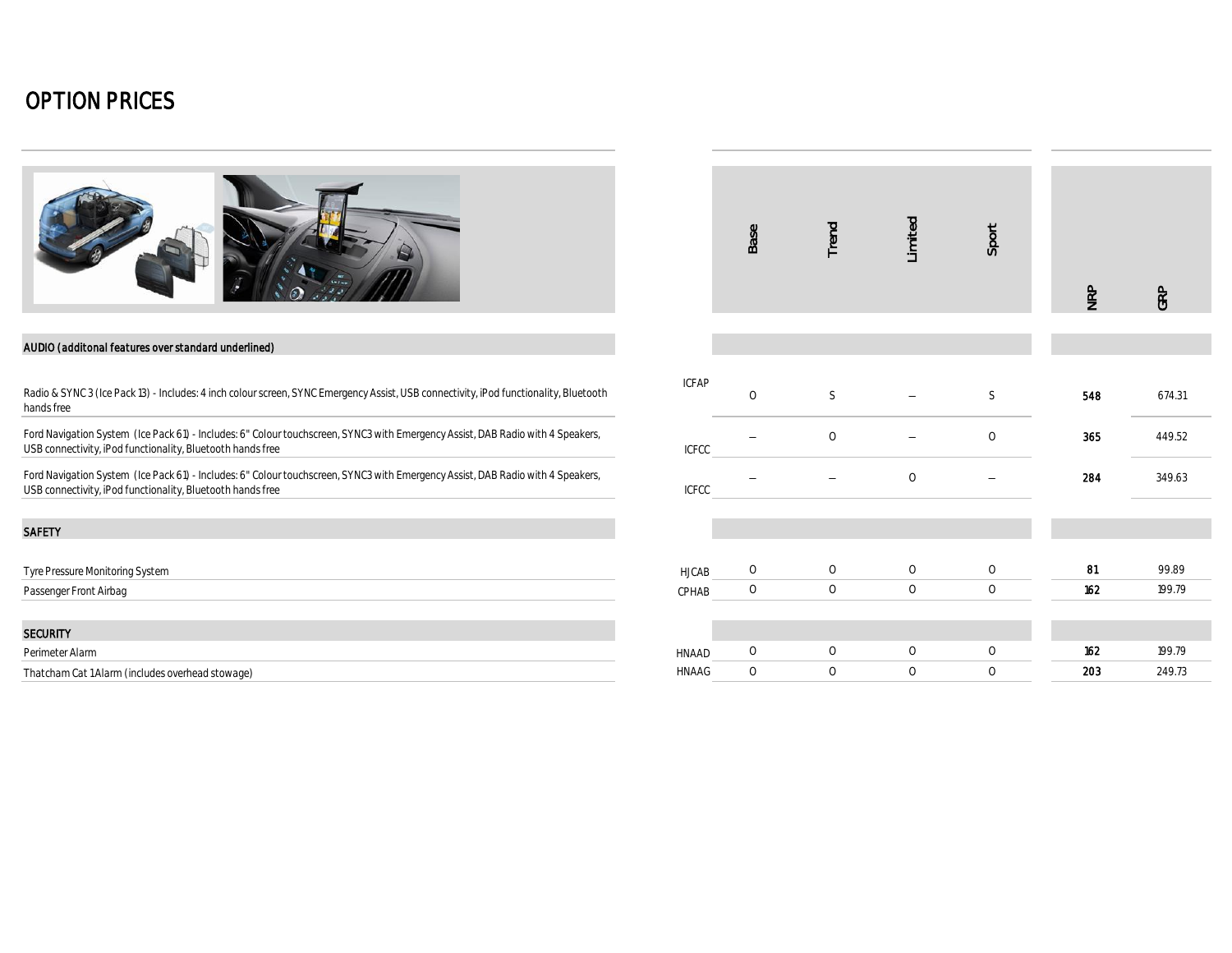

#### CONVENIENCE FEATURES

| Cruise Control with Adjustable Speed Limiting Control (requires leather steering wheels with radio controls or SYNC 3 at extra cost) | GTDAJ |
|--------------------------------------------------------------------------------------------------------------------------------------|-------|
|--------------------------------------------------------------------------------------------------------------------------------------|-------|

Cruise Control with Adjustable Speed Limiting Control

Parking Aid - Rear Sensors (Base series must be ordered with SYNC audio)

Auto Headlamps and Rain Sensitive Wipers.

Quickclear Heated Windscreen (with heated washer jets)

|              | Base     | Trend          | Limited | Sport   | <b>NRP</b> | GRP    |
|--------------|----------|----------------|---------|---------|------------|--------|
| <b>GTDAJ</b> | $\Omega$ | $\circ$        |         | $\circ$ | 162        | 199.79 |
| GTDAJ        |          | $\circledcirc$ |         | $\circ$ | 162        | 199.79 |
| <b>HNKAB</b> | $\circ$  | $\circ$        | S       | $\circ$ | 228        | 280.56 |
| CFFAE        | $\circ$  | S              | S       | S       | 122        | 149.84 |
| B3MAB        | $\circ$  | $\circ$        | $\circ$ | $\circ$ | 162        | 199.79 |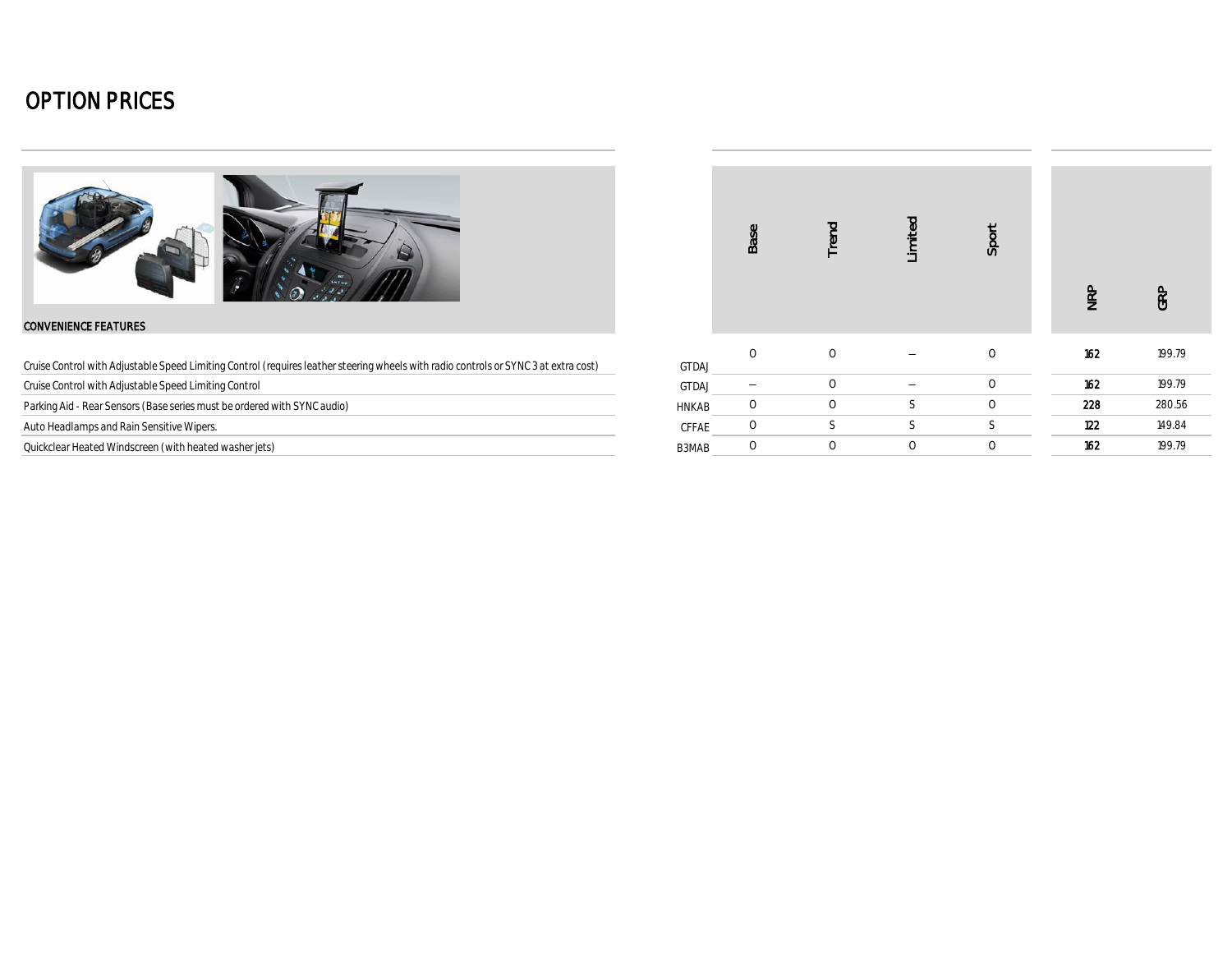| <b>TRIM</b>                 |                                                     |             | Base                                       | Trend                          | Limited               | Sport                                   | NRP                        | GRP              |
|-----------------------------|-----------------------------------------------------|-------------|--------------------------------------------|--------------------------------|-----------------------|-----------------------------------------|----------------------------|------------------|
|                             | Soft Charcoal - Netdox                              | 3EA00/000Q4 | $\mathsf S$                                | $\overline{\phantom{m}}$       |                       | $\overline{\phantom{m}}$                | $\mathbf 0$                | 0.00             |
|                             | Black Charcoal - Babylon                            | 3EB00/000DW | $\overline{\phantom{m}}$                   | $\mathsf S$                    | $\mathsf S$           | $\overline{\phantom{m}}$                | $\mathbf 0$                | 0.00             |
|                             | Black Charcoal - Groove with partial Torino leather | 3GF00/000DW | $\overline{\phantom{m}}$                   | $\overline{\phantom{m}}$       |                       | $\mathsf S$                             | $\mathbf 0$                | 0.00             |
| COLOUR<br>Solid Body Colour |                                                     |             |                                            |                                |                       |                                         |                            |                  |
|                             | Race Red                                            | PN4A7       | $\circ$                                    | $\circ$                        | $\circ$               | $\circ$                                 | $\mathbf 0$                | 0.00             |
|                             | Frozen White                                        | PN3GZ       | $\circlearrowright$<br>$\circlearrowright$ | $\circlearrowright$<br>$\circ$ | $\bigcirc$<br>$\circ$ | $\mathsf O$<br>$\overline{\phantom{m}}$ | $\mathbf 0$<br>$\mathbf 0$ | $0.00\,$<br>0.00 |
|                             | Blazer Blue                                         | PN3JV       |                                            |                                |                       |                                         |                            |                  |
| Metallic Body Colour        | Diffused Silver                                     | PN4FW       | $\bigcirc$                                 | $\circlearrowright$            | $\circlearrowright$   | $\overline{\phantom{m}}$                | 284                        | 349.63           |
|                             | Chrome Blue                                         | PN4FT       | $\overline{\phantom{m}}$                   | $\circ$                        | $\circ$               | $\qquad \qquad -$                       | 284                        | 349.63           |
|                             | Magnetic                                            | PN4DQ       | $\circlearrowright$                        | $\circ$                        | $\circlearrowright$   | $\circ$                                 | 284                        | 349.63           |
|                             | Moondust Silver                                     | PNZJB       | $\circlearrowright$                        | $\circ$                        | $\circ$               | $\overline{\phantom{a}}$                | 284                        | 349.63           |
|                             | Orange Glow                                         | PN4FV       | $\mathcal O$                               | $\circ$                        | $\circlearrowright$   | $\circ$                                 | 284                        | 349.63           |
| Mica Body Colour            |                                                     |             |                                            |                                |                       |                                         |                            |                  |
|                             | Agate Black                                         | PN4GM       | $\circlearrowright$                        | $\circlearrowright$            | $\circlearrowright$   | $\mathsf O$                             | 284                        | 349.63           |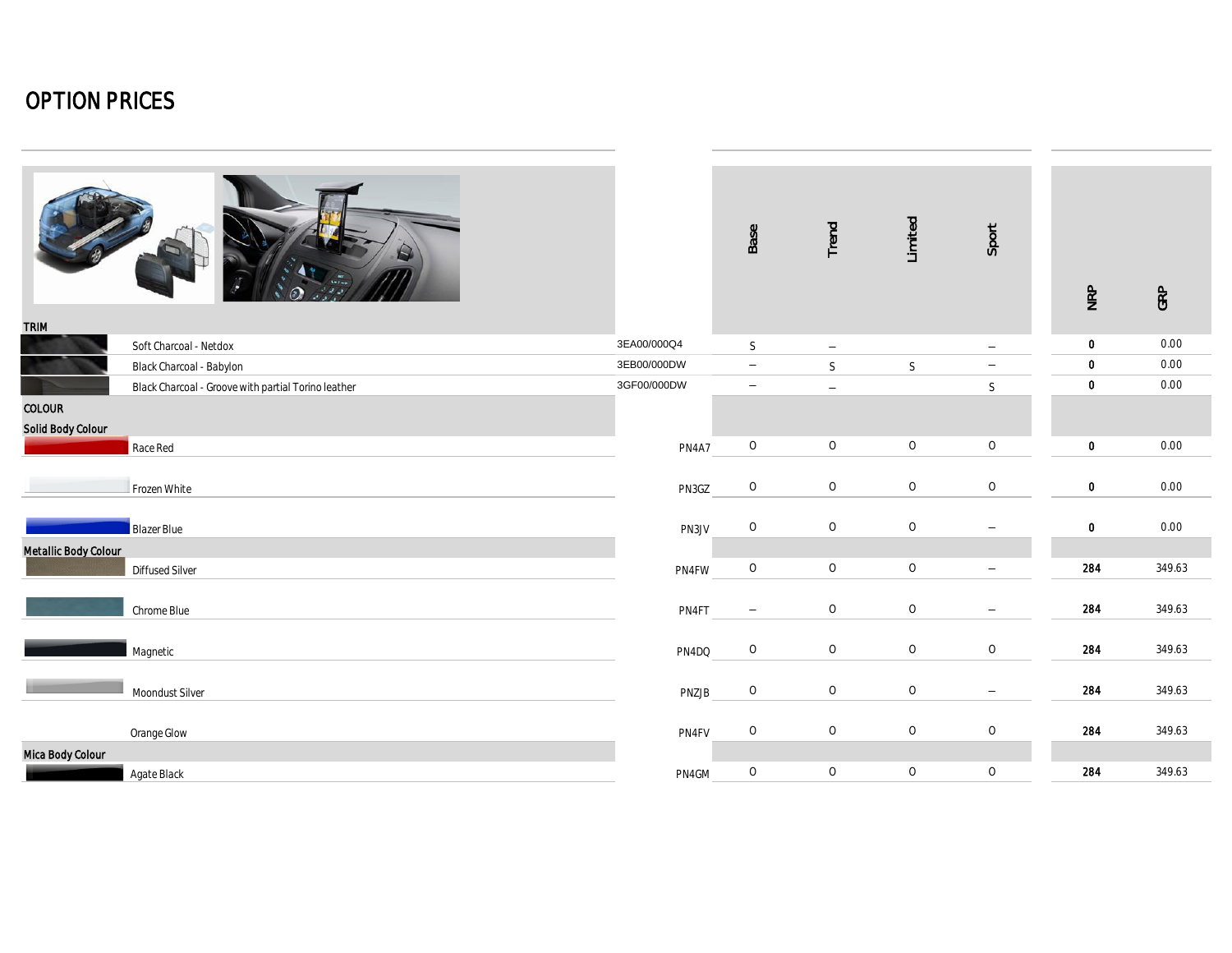



#### Key

N/C = No Cost option, O = Option, at extra cost, - = Not Available, □ = Part of an option pack

Note: Colours and trims reproduced in this price list may vary from the actual colours due to the limitations of the printing processes used.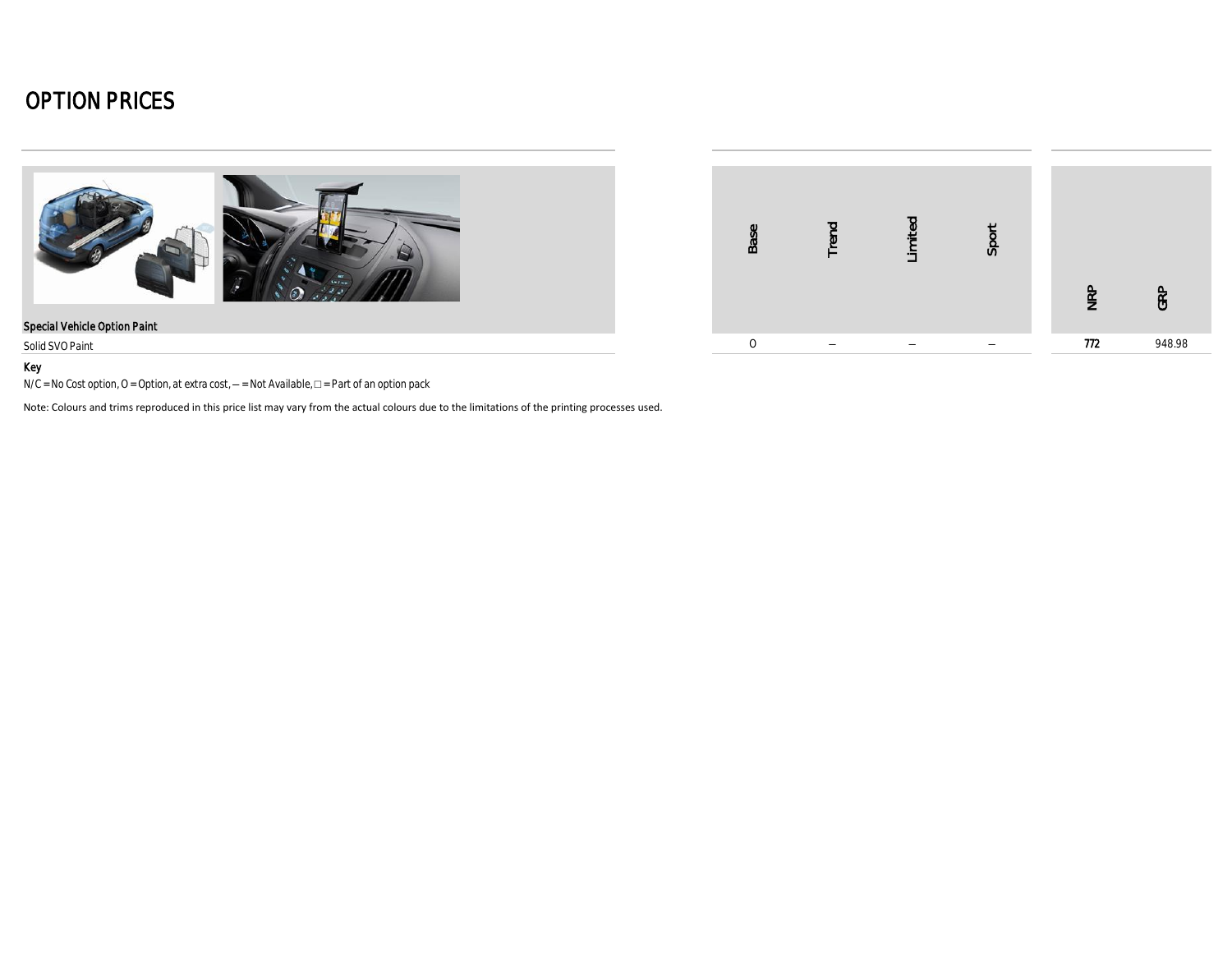### TRANSIT COURIER VAN FUEL CONSUMPTION

The test used to establish fuel consumption and CO2 figures has changed to deliver results that are more representative of real life driving. The Worldwide Harmonised Light Vehicle Test Procedure (WLTP) has replaced the ol shown are derived from the new WLTP test.

The table below shows the fuel consumption (WLTP) figures for each available engine on the Ford Transit Coorier. These figures may not reflect real life driving results, which will depend upon a number of factors including styles and vehicle load.

The figures shown are for comparability purposes; only compare fuel consumption and CO2 figures with other vehicles tested to the same technical procedures.

|                         |           |                  |                |              | Combined Fuel Consuption (WLTP Figures with options) | <b>WLTP Co2</b>                  |                                     |                                      |                              |
|-------------------------|-----------|------------------|----------------|--------------|------------------------------------------------------|----------------------------------|-------------------------------------|--------------------------------------|------------------------------|
| Engine                  | Fuel Type | Euro Emissions   | Transmission   | <b>Drive</b> | Lowest<br>Performing<br>$(MPG)$ øø                   | Highest<br>Performing<br>(MPG)øø | Lowest<br>Performing<br>(L/100km)øø | Highest<br>Performing<br>(L/100km)øø | Overall value<br>$(g/km)$ øø |
| Leader                  |           |                  |                |              |                                                      |                                  |                                     |                                      |                              |
| 1.0L100PS Ford EcoBoost | Petrol    | RDE <sub>2</sub> | 6 Speed Manual | <b>FWD</b>   | 37.7                                                 | 49.6                             | 7.5                                 | 5.7                                  | 152                          |
| 1.5L 75PS Ford EcoBlue  | Diesel    | Euro 6           | 6 Speed Manual | <b>FWD</b>   | 52.3                                                 | 65.7                             | 5.4                                 | 4.3                                  | 129                          |
| Trend                   |           |                  |                |              |                                                      |                                  |                                     |                                      |                              |
| 1.0L100PS Ford EcoBoost | Petrol    | RDE <sub>2</sub> | 6 Speed Manual | <b>FWD</b>   | 37.2                                                 | 48.7                             | 7.6                                 | 5.8                                  | 152                          |
| 1.5L 75PS Ford EcoBlue  | Diesel    | Euro 6           | 6 Speed Manual | <b>FWD</b>   | 51.4                                                 | 65.7                             | 5.5                                 | 4.3                                  | 129                          |
| 1.5L 95PS Ford EcoBlue  | Diesel    | Euro 6           | 6 Speed Manual | <b>FWD</b>   | 51.4                                                 | 65.7                             | 5.5                                 | 4.3                                  | 129                          |
| Limited                 |           |                  |                |              |                                                      |                                  |                                     |                                      |                              |
| 1.0L100PS Ford EcoBoost | Petrol    | RDE <sub>2</sub> | 6 Speed Manual | <b>FWD</b>   | 37.2                                                 | 48.7                             | 7.6                                 | 5.8                                  | 153                          |
| 1.5L 95PS Ford EcoBlue  | Diesel    | Euro 6           | 6 Speed Manual | <b>FWD</b>   | 51.4                                                 | 65.7                             | 5.5                                 | 4.3                                  | 130                          |
| Sport                   |           |                  |                |              |                                                      |                                  |                                     |                                      |                              |
| 1.5L 95PS Ford EcoBlue  | Diesel    | Euro 6           | 6 Speed Manual | <b>FWD</b>   | 51.4                                                 | 64.2                             | 5.5                                 | 4.4                                  | 133                          |

#### Notes

#### øFord test figures. 21.75MY

øø The declared Fuel/Energy Consumptions, CO2-Emissions and Electric range are determined according to the technical requirements and specifications of the European Requlations (EC) 715/2007 and (EU) 2017/1151 as last amen using the World Harmonised Light Vehicle Test Procedure (WLTP) have Fuel/Energy Consumptions and CO2-Emission information for both New European Drive Cycle (NEDC) and WLTP. WLTP is a new, more realistic test procedure for emissions and will fully replace the NEDC latest by end of the year 2020. The applied standard test procedure enables comparison between different vehicle types and different manufacturers. In addition to the fuel efficien technical factors play a role in determining a car's fuel/energy consumption, CO2 emissions and electric range. CO2 is the main greenhouse gas responsible for global warming. A guide on fuel economy and CO2 emissions which is available at any point of sale free of charge or can be downloaded under http://carfueldata.dft.gov.uk.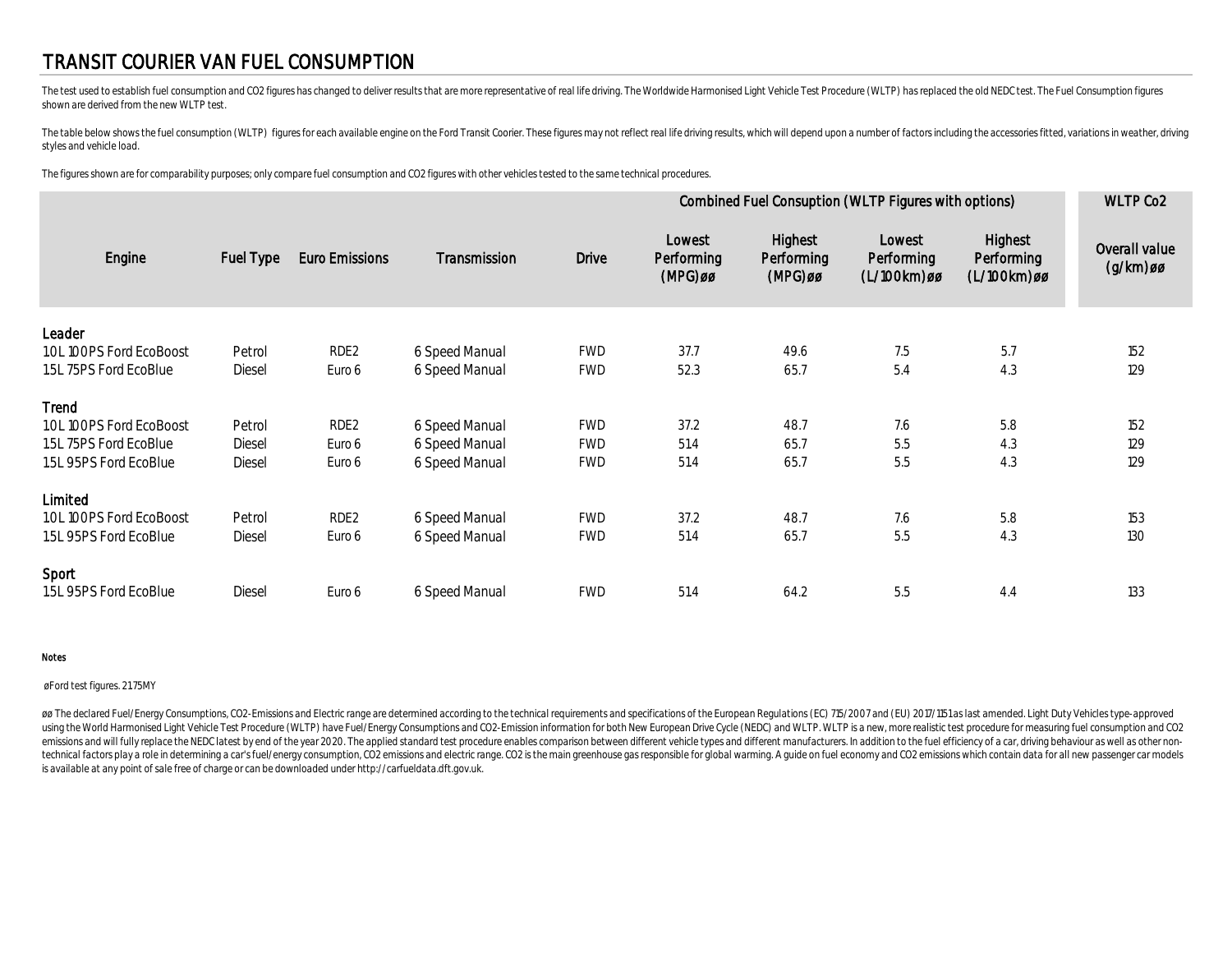### ACCESSORIES

| <b>Dealer Supplied Accessories</b>                             | Part<br>Number | Recommended<br><b>Retail Price</b><br>(excl. VAT) | <b>Dealer Supplied Accessories</b>                                                            | Part<br>Number | Recommended<br><b>Retail Price</b><br>(excl. VAT) |
|----------------------------------------------------------------|----------------|---------------------------------------------------|-----------------------------------------------------------------------------------------------|----------------|---------------------------------------------------|
| Transportation                                                 |                |                                                   |                                                                                               |                |                                                   |
| <b>Brink Fixed Tow Bar</b>                                     | 1923539        | €186.14                                           | Brink Detachable Tow Bar                                                                      | 1923540        | €333.18                                           |
| Ekit. 13 Pin for Fixed and Detachable Tow Bar                  | 1949951        | €230.00                                           | Cross Bars, for roof rails                                                                    | 1889893        | €287.30                                           |
| Roof Rails, silver                                             | 1944449        | €322.12                                           | Q-Top® Roof Gallery                                                                           | 2436821        | €547.37                                           |
| G3 Roof Box Elegance Europe 390, matt black <sup>1</sup>       | 2191632        | €239.67                                           | G3 Roof Box Elegance Europe 370, matt black                                                   | 2191628        | €248.18                                           |
| 4 pets Dog Crate, for medium breeds, up to 40 kg               | 2423307        | €399.48                                           | 4 pets Dog Crate, for small breeds, up to 17kg                                                | 2423305        | €339.99                                           |
| 4 pets EasySteps, telescopic, non-slip surface                 | 2423311        | €181.05                                           | 4 pets Dog Crate, for large breeds, up to 50kg                                                | 2423309        | €461.53                                           |
| 4 pets, ScratchGuard                                           | 2423313        | €52.69                                            | Boot Liner - Kombi                                                                            | 2350552        | €47.60                                            |
| Protection                                                     |                |                                                   |                                                                                               |                |                                                   |
| Carpet Floor Mats, front                                       | 1857533        | €34.85                                            | Carpet Floor Mats, rear                                                                       | 1936374        | €48.45                                            |
| Rubber Floor Mats, rear - Kombi                                | 1930319        | €28.89                                            | herpa print Rear Bumper Protector Foil, transparent - Sport Van                               | 2371189        | €32.30                                            |
| HDD Seat Cover, driver seat                                    | 2457387        | €58.08                                            | HDD Seat Cover, passenger seat                                                                | 2457399        | €50.26                                            |
| HDD Seat Cover, dual passenger seat                            | 2457401        | €52.88                                            | Rear Window Protection Grille - Excludes Kombi - with glazed rear doors                       | 2015226        | €131.74                                           |
| Protection Shield - between front and 2nd row seats            | 2524914        | €99.85                                            |                                                                                               |                |                                                   |
| <b>Comfort &amp; Convenience</b>                               |                |                                                   |                                                                                               |                |                                                   |
| ClimAir <sup>®</sup> Wind Deflectors, front, black             | 1880814        | €54.40                                            | ClimAir® Wind Deflectors, front, transparent                                                  | 2104602        | €54.40                                            |
| Xvision Parking Distance Sensors, front, fitment included      | 1935219        | €324.39                                           | Xvision Parking Distance Sensors, rear, fitment included - Kombi                              | 1935215        | €283.74                                           |
| Xvision Parking Distance Sensors, rear, fitment included - Van | 1935220        | €283.74                                           |                                                                                               |                |                                                   |
| Safety and Security                                            |                |                                                   |                                                                                               |                |                                                   |
| Ford First Aid Pack, with Velcro strip                         | 1882990        | €8.61                                             | Ford Premium Safety Pack, with First Aid Kit, Warning Triangle, Hi-Visibility Vest and Gloves | 1872753        | €21.54                                            |
| Warning Triangle <sup>2</sup>                                  | 1460220        | €5.09                                             | Bosch Reverse Audible Warning Device                                                          | 1713304        | €63.27                                            |

 $^{2}$  Item is non-Ford branded from an approved supplier

For any more information about any of the included Ford Accessories, or to view a full range of Ford Accessories visit www.ford-acc**essories.le**<br>This price list shows both original Ford accessories as well as a range of ca Prices do not include fitting unless otherwise stated. Please refer to your Ford Dealer for fitted prices.